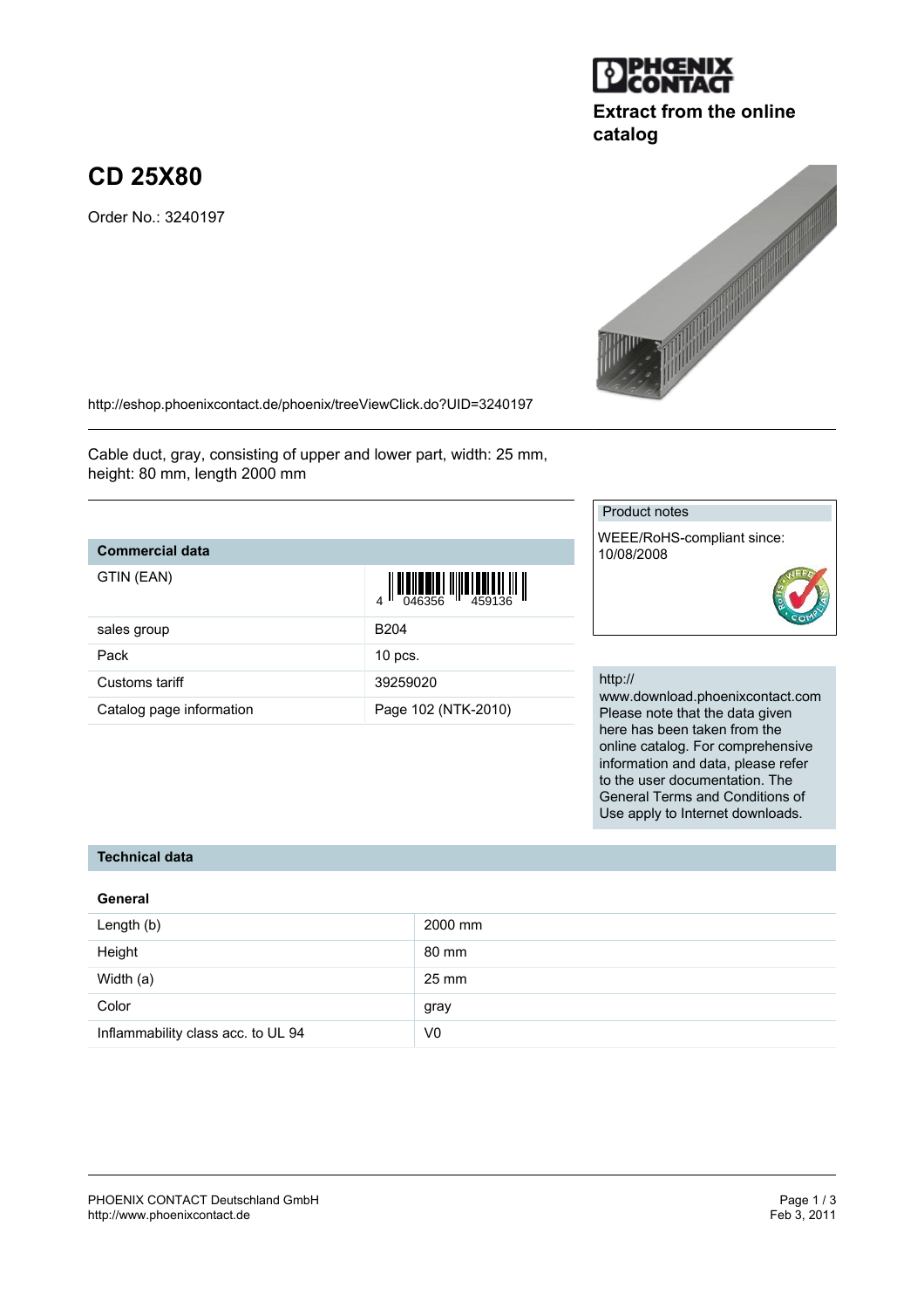| Ambient temperature (operation) | $-5$ °C $\dots$ 60 °C                                                             |
|---------------------------------|-----------------------------------------------------------------------------------|
| Material                        | <b>PVC</b>                                                                        |
|                                 |                                                                                   |
| <b>Certificates / Approvals</b> |                                                                                   |
| <b>GE</b>                       |                                                                                   |
| Certification                   | CSA, UL, VDE-PZI                                                                  |
|                                 |                                                                                   |
|                                 |                                                                                   |
| <b>Accessories</b>              |                                                                                   |
| Designation<br>Item             | Description                                                                       |
| General                         |                                                                                   |
| CD COVER 25<br>3240285          | Cover for cable duct, gray, width: 25 mm, length: 2000 mm                         |
| RVT-PA4<br>3240498              | Plastic body-bound rivet, 4 mm diameter, for a material thickness<br>of 1.5  6 mm |
| RVT-PA6<br>3240499              | Plastic body-bound rivet, 6 mm diameter, for a material thickness<br>of 1.5  6 mm |
| UNIFOX-RVT P 4<br>1212478       | Rivet setting tool, for use with RVT-PA 4 plastic body-bound rivets               |
| 1212509<br>UNIFOX-RVT P 6       | Rivet setting tool, for use with RVT-PA 6 plastic body-bound rivets               |